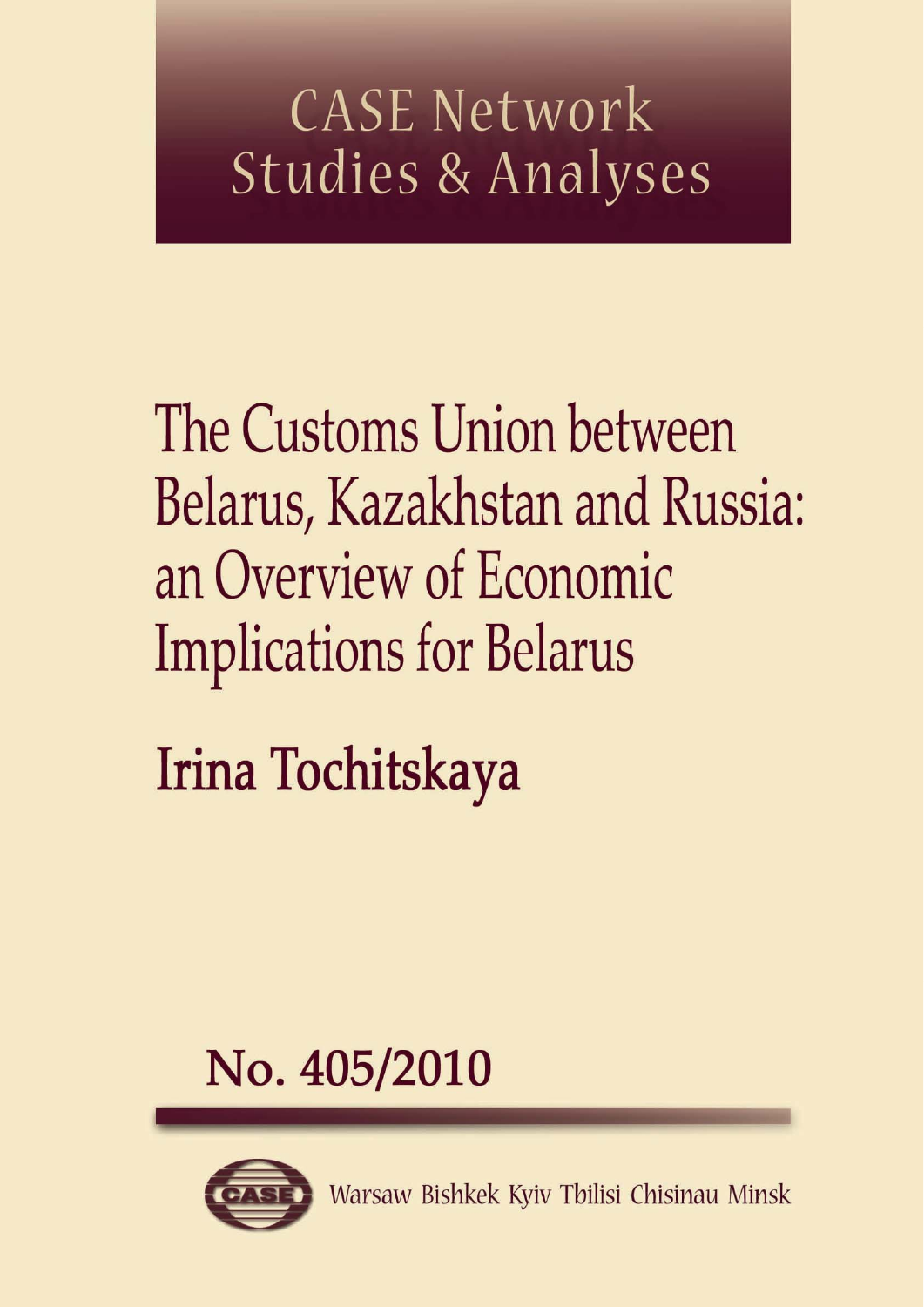

Materials published here have a working paper character. They can be subject to further publication. The views and opinions expressed here reflect the author(s) point of view and not necessarily those of CASE Network.

The present publication was originally published as Policy Paper [PP/02/10] by the German Economic Team Belarus, which is financed by the German Federal Ministry of Economics and Technology.

The publication was financed from an institutional grant extended by Rabobank Polska S.A.

Keywords: **Customs Union, Import, MFN Tariff**  JEL Codes**: F13, F15** 

© CASE – Center for Social and Economic Research, Warsaw, 2010

Graphic Design: Agnieszka Natalia Bury

EAN 9788371785153

Publisher:

CASE-Center for Social and Economic Research on behalf of CASE Network

12 Sienkiewicza, 00-010 Warsaw, Poland

tel.: (48 22) 622 66 27, 828 61 33, fax: (48 22) 828 60 69

e-mail: case@case-research.eu

http://www.case-research.eu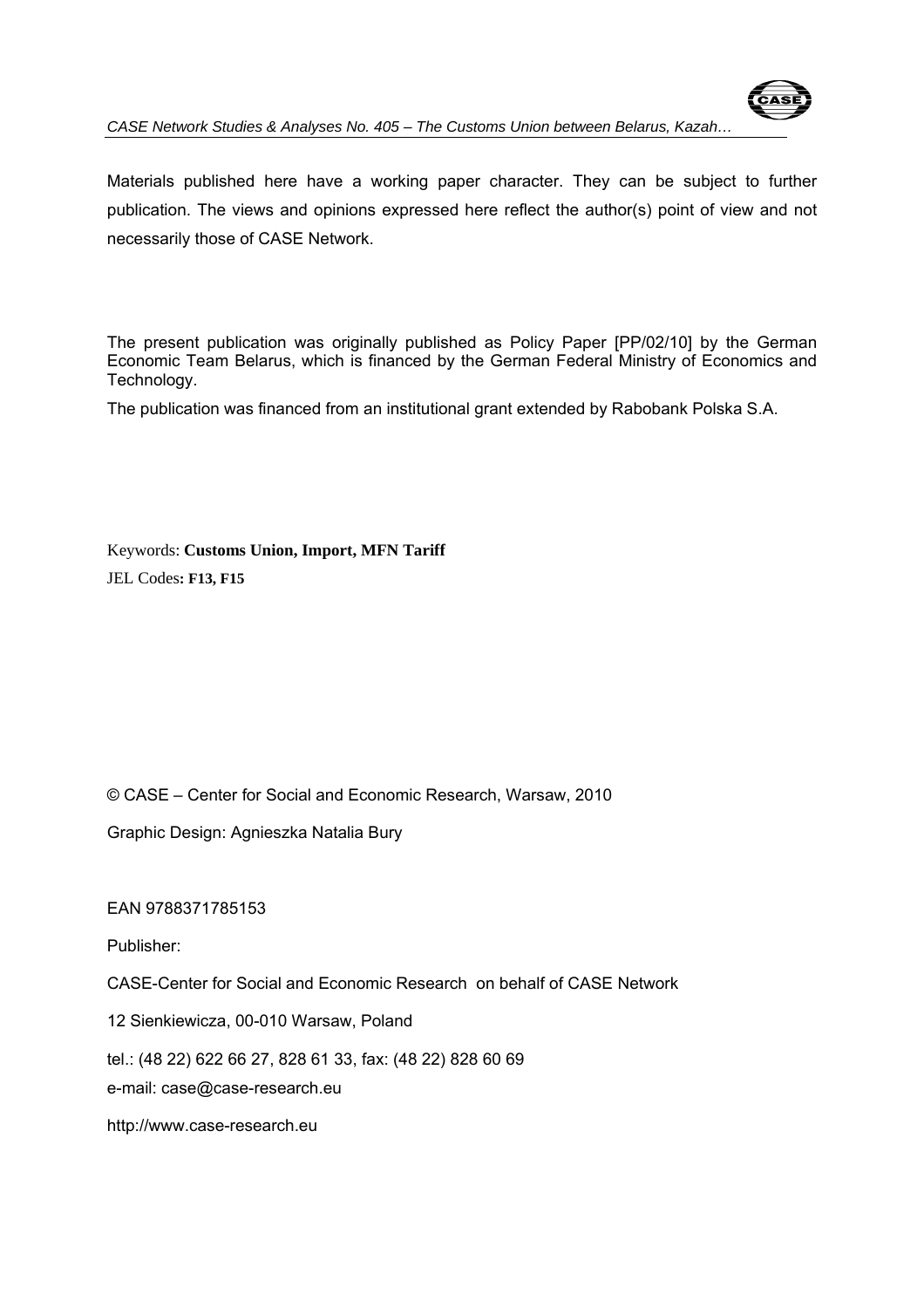

## **Contents**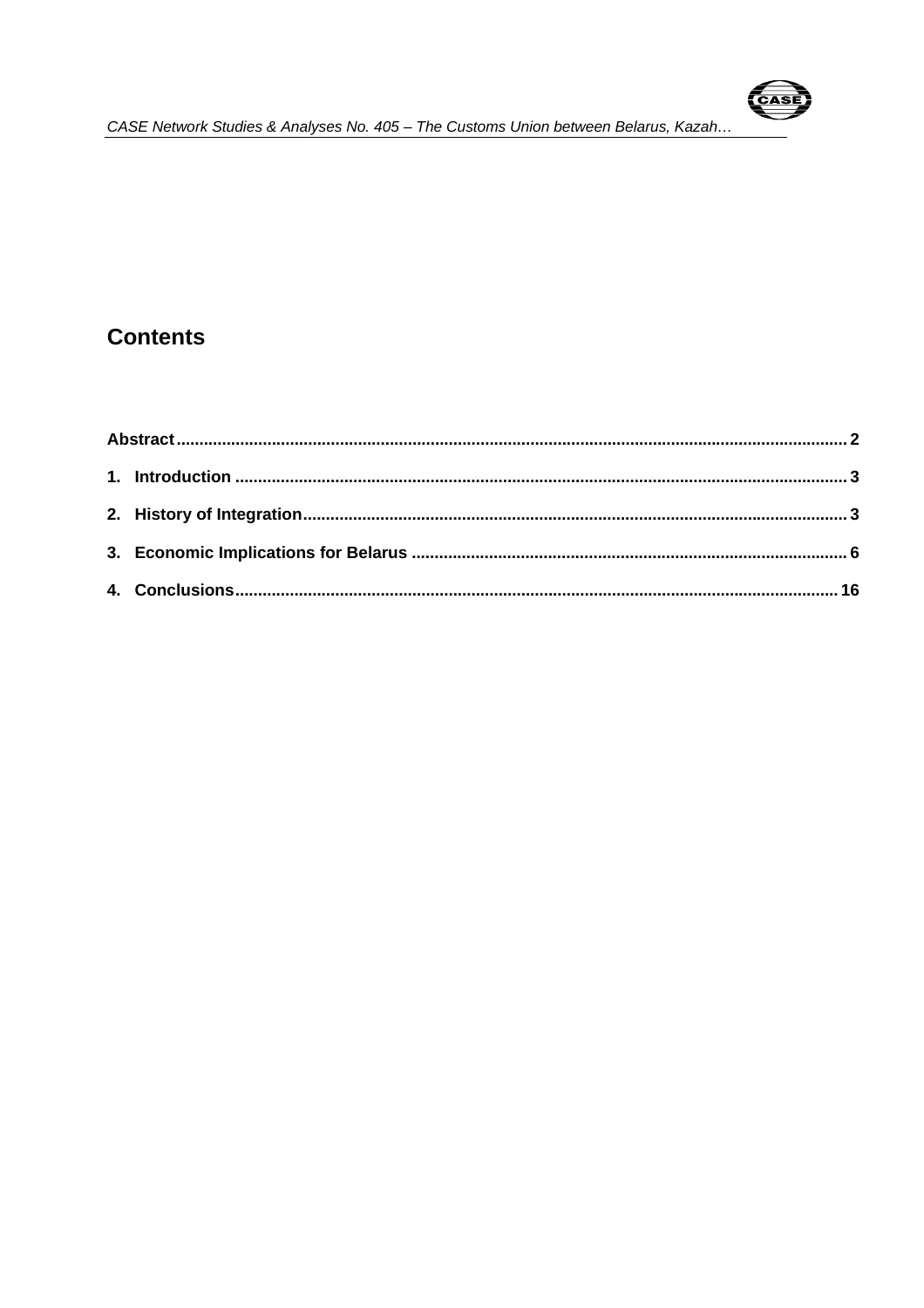*Dr. Irina Tochitskaya has more than 20 years of research and management experience. Irina earned her Ph.D. Degree in Macroeconomics and M.Sc. Degree in Statistics. Her professional interests include trade policy, innovation and growth, energy sector development, enterprise development, applied econometrics.* 

*Irina began her career as a research fellow at the Institute of Economics of the National Academy of Sciences of Belarus. In 1999-2000 she was awarded the fellowship of the Kennan Institute of the Woodrow Wilson International Center for Scholars (Washington DC), then she spent five month as a Visiting Faculty at the Department of Economics at the Central European University (Budapest, Hungary). Since 2003 she has been working as a Deputy Director of the IPM-CASE Research Center (Minsk, Belarus). She is also CASE Fellow since 2009. Her publication record includes more than 40 academic papers, including one book and chapters in 3 books.*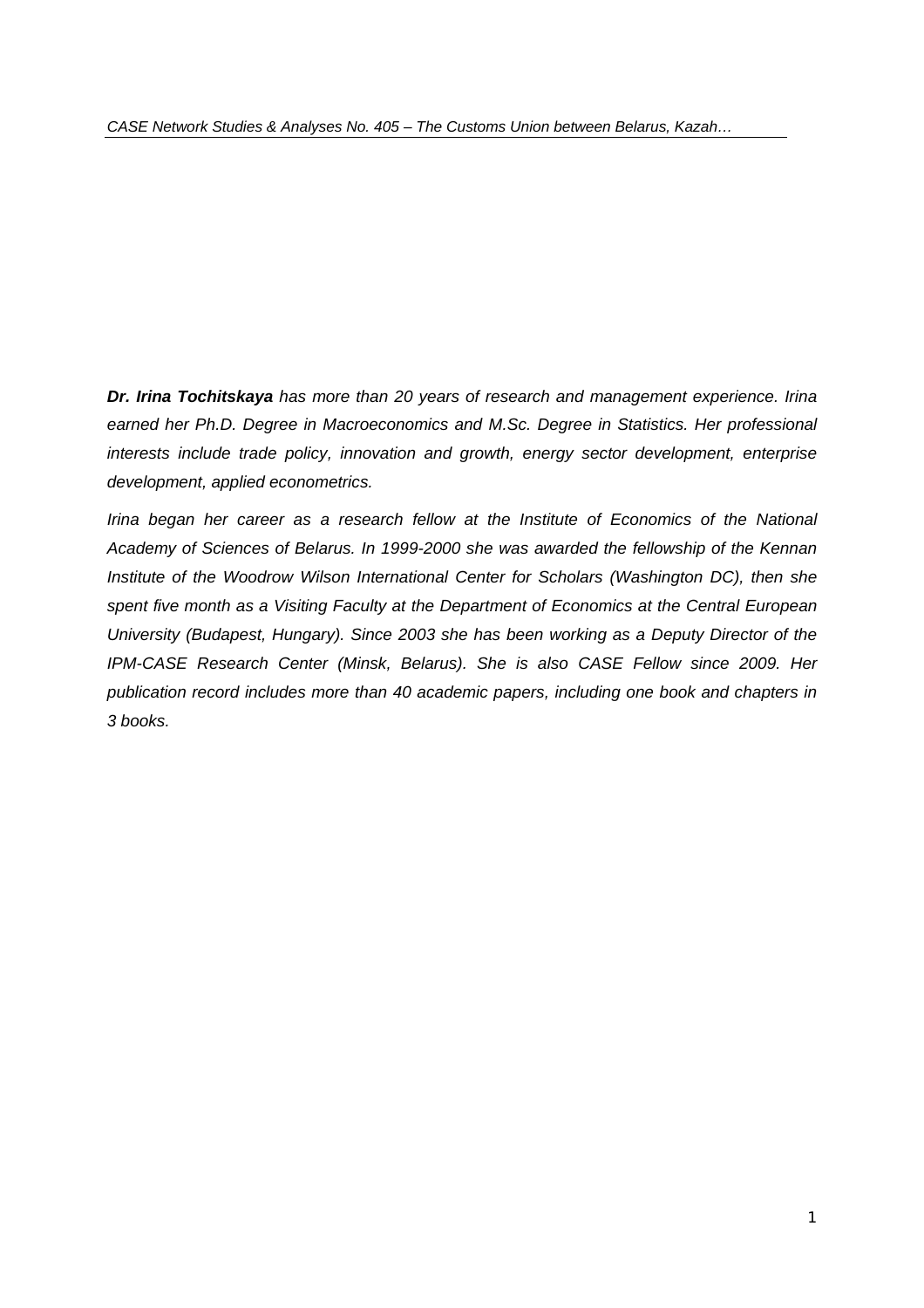### **Abstract**

The paper examines the economic implications of Belarus' participation in the newly created EURASEC Customs Union. The results of the calculations show that after the introduction of a common external tariff (CET) the level of tariff protection in Belarus has not increased noticeably. The reduction in the volume of imports from non-CIS countries equal to USD 1.1 bn (8% of Belarusian non-CIS import in 2008) will be mainly brought about by cancellation of used cars imports from non-member countries. The analyses revealed that Belarusian budget can benefit from participation in the Customs Union (CU). The amount of possible gain will be about 28.3% of total budget revenues from customs duties and customs charges in 2008 due to the fact that approximately 40% of Russian imports may go through customs clearance in Belarus owning to less bureaucracy at the border with respect to Russia, and the revenues from customs charges, which is not planned to be distributed among member countries, will be transferred to Belarusian budget. However, it is unlikely that CU membership will increase foreign direct investment (FDI) inflow to Belarus, since in the case of South-South regional trade agreements (the type of EURASEC countries CU) FDI usually goes to the bigger country, i.e. to the bigger market. Therefore, most probably that in the regional arrangement in question Russia followed by Kazakhstan will be the main beneficiaries of foreign direct investments.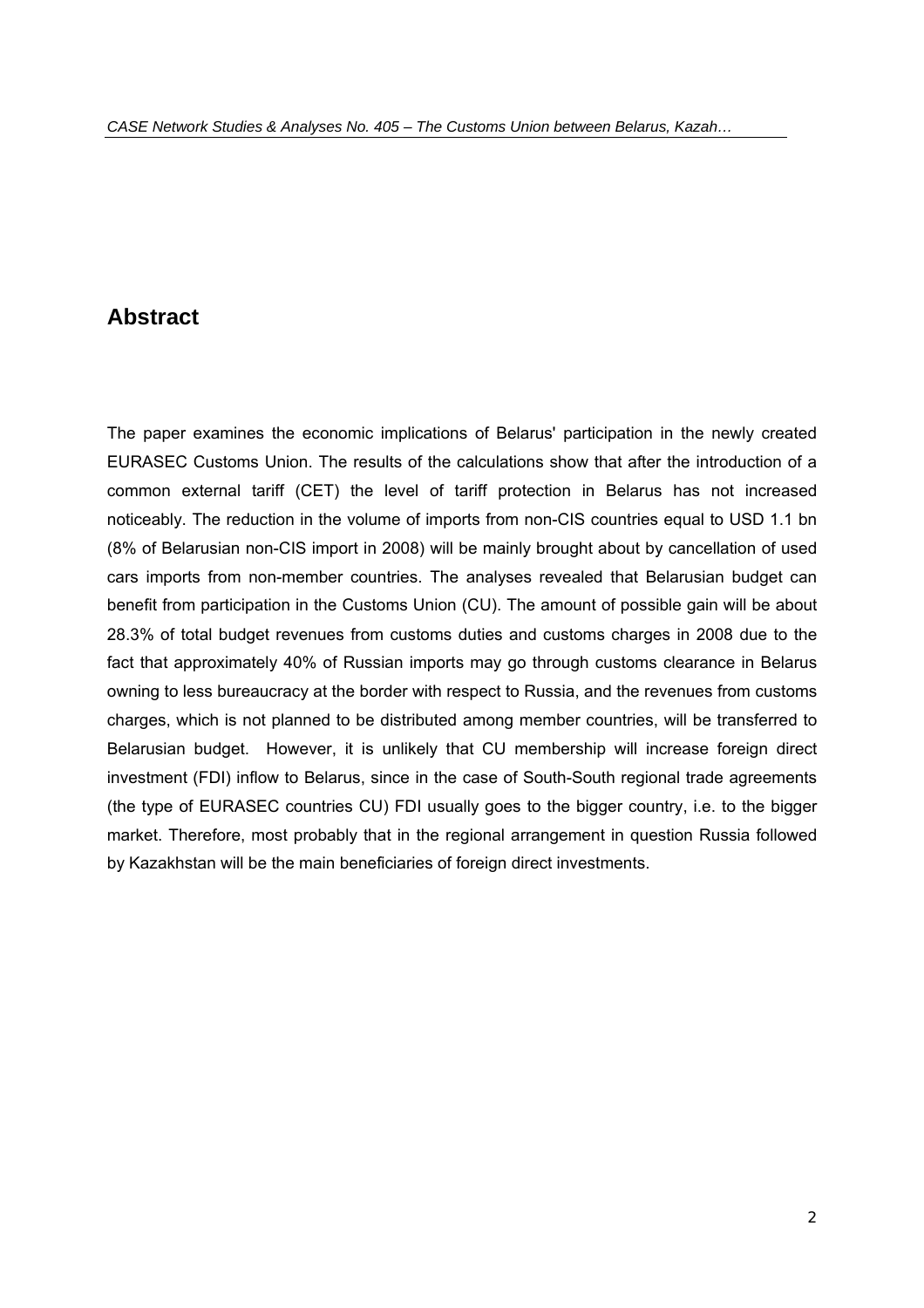## **1. Introduction**

On 27 of November 2009 Belarus, Kazakhstan and Russia agreed to create a Customs Union (CU), which implementation presupposes not only the formation of the common customs space in July 2010, but should pave the way for deeper economic integration, namely the single economic space that is assumed to be launched in January 2012. Taking into consideration that Belarus participation at this RTA may strongly affect the county's economy it is useful to conduct analysis of the implication of such membership on Belarusian economy and assessment whether membership in CU can help to increase the effectiveness and the competitive ability of the national economy.

Bearing this in mind the paper aims to assess the consequences of Belarus participation in EURASEC-CU on trade flows, budget, foreign direct investment inflow, and competitiveness in Russian market. The paper is organized as follows: first it overviews the history of integration in CIS. Part 3 examines the economic implications of such membership for Belarusian economy. The concluding section summarizes the major arguments and offers some policy recommendations.

## **2. History of Integration**

The last ten-fifteen years have been evidence of the trend towards new wave of regional economic integration. Turning into the dominant factor of the world trade, regionalism affects both economic and political relations between countries, confronting them with the choice should they enter trade agreement, which form of integration should be preferred and who should be a partner. Such questions have been discussed among new independent states after break up of the USSR followed by economic disruption. The CIS countries had the aspiration to maintain and restore the economic ties as well as desire to remain in traditional export markets and to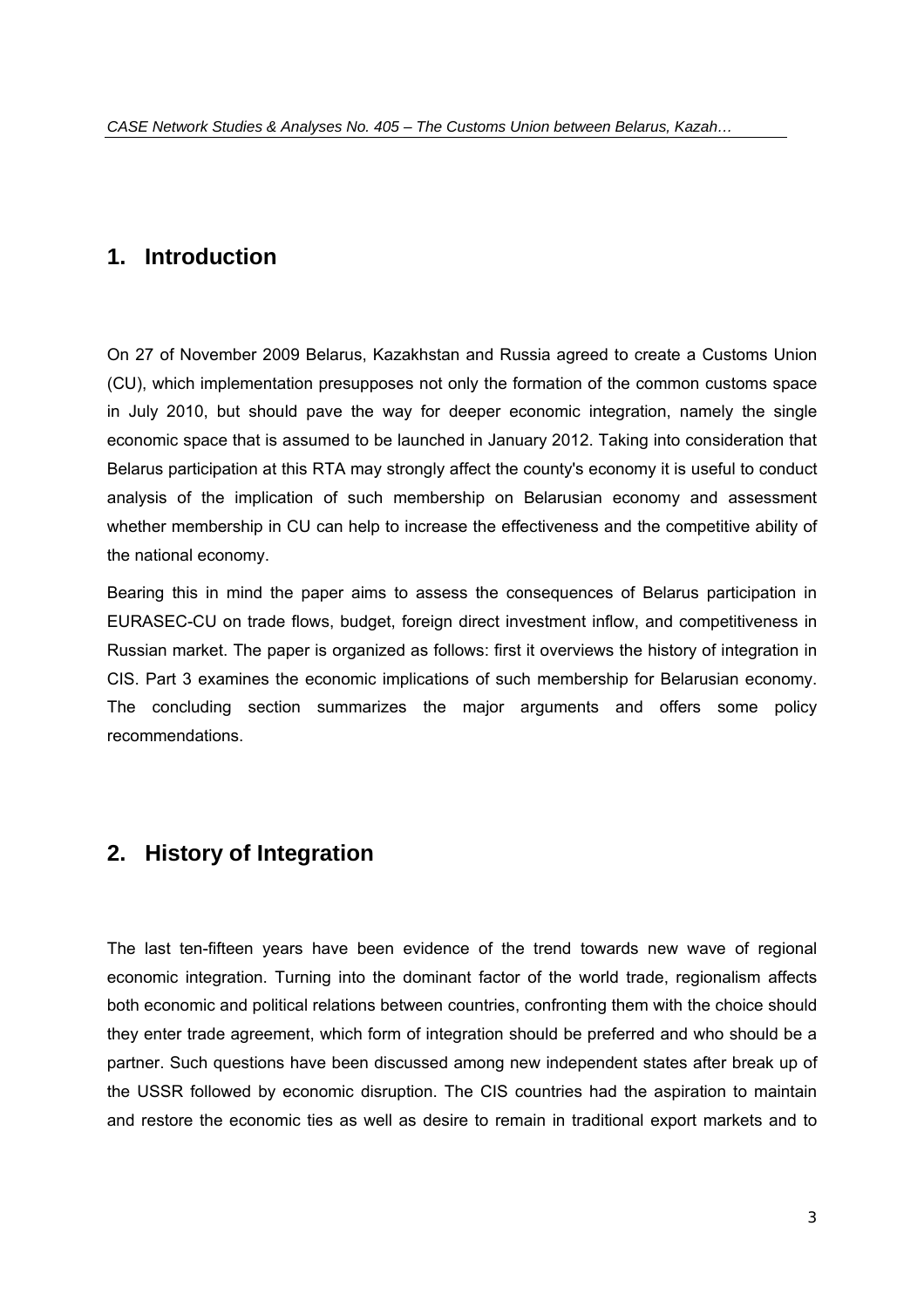decrease the competitive pressure from the rest of the world using high external trade barriers. Therefore in the first half of the 1990s a large number of regional trade agreements have been signed within CIS.

The CIS counties *Free Trade Zone* should be considered as a first attempt of trade cooperation between Armenia, Belarus, Georgia, Moldova, Kazakhstan, the Kyrgyz Republic, the Russian Federation, Tajikistan, Ukraine, and Uzbekistan. However, this agreement has not been ratified by Russia, who asked for exemptions from FTA (particularly on oil and gas), and therefore Free Trade Zone has not come into force.

In 1995 three countries - Belarus, Kazakhstan and Russia - established a Customs Union that Kyrgyz Republic and Tajikistan agreed to join in 1996.<sup>1</sup> In October 2000 member countries decided to reorganize it into Eurasian Economic Community. This decision was ratified in May 2001. The countries intended to set a common external tariff with respect to the rest of the world countries (non CIS) and harmonize the non-tariff barriers. Yet, member states failed to reach the announced aims. The reason for this was diverse structure of the economy and different level of economic development in Belarus, Kyrgyzstan, Kazakhstan, Russia, and Tajikistan. As a consequence the countries' willingness to protection or open to international competition the economic sectors did not coincide. Besides Kyrgyzstan has been a WTO member since 1990 and hence should conduct its trade policy in accordance with accepted obligations, including the level of external tariff. In addition, due to different reasons countries more and more has reoriented their trade away from RTA. This led to excess of extra-regional trade over intraregional for all member countries, as a result, the share of intra EURASEC exports shrank and accounted for only 9.5% in total export in 2008, in its turn intra-block imports reduced to 18.5%.

Beyond the above mentioned agreements Russian and Belarus signed in 1999 the Treaty on Union State Formation, it provided for formation of the common economic space and monetary union, establishment of supranational institutions, i.e. Supreme State Council, Council of Ministers, Union Parliament. However, this Union appeared to be more political oriented as all its economic undertakings remained on paper.

Despite the dubious success of previous regional trade initiatives within CIS in September 2003 Belarus, Russia, Kazakhstan, and Ukraine concluded draft agreement on Single Economic Space (SES). The concept of SES was rather vague mainly due to position of Ukraine, which

<sup>&</sup>lt;sup>1</sup> Some other RTAs were created by CIS countries in the Central Asia and Caucuses (GUUAM, Central Asian Economic Union (CAEU), but since Belarus has not participated in these regional agreements we do not consider them in this paper.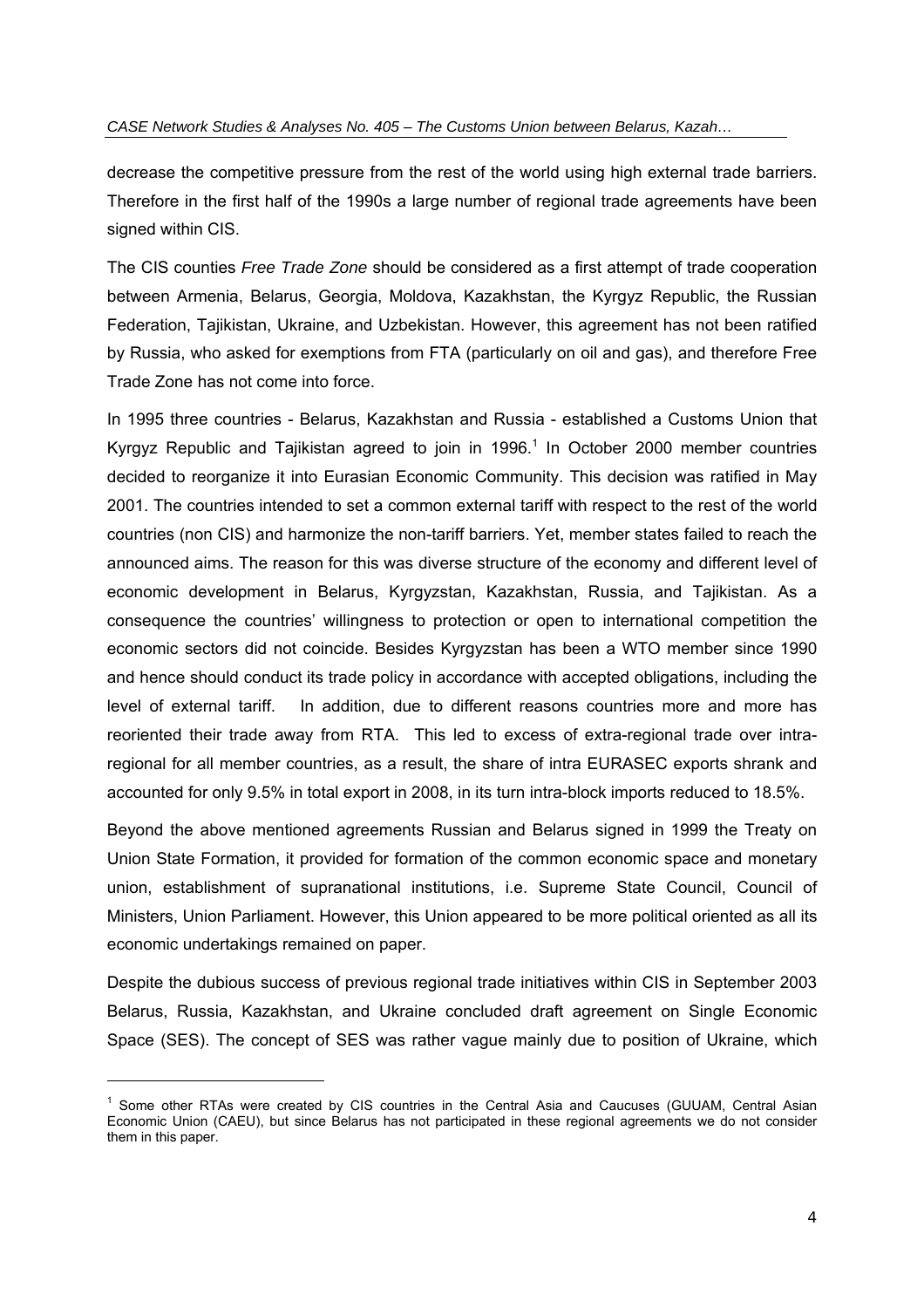avoided participation in RTAs that presupposed the creation of supranational bodies and went beyond free trade agreement. In addition Ukraine introduces the proviso clause that SES must not contradict Ukrainian constitution and strategic goal of integration into EU. In the process of SES formation countries had different positions and visions of this RTA, thus, Russia and Belarus wanted to introduce a common currency and to form a customs union, while Ukraine insisted on free trade zone without exceptions and limitations. These apparent contradictions resulted in failure of SES regional initiative.

New wave of regionalism within CIS arose in 2007 when EURASEC member states understood that it remained an incomplete free trade zone with trade discrimination problems (e.g. antidumping investigations) and countries were not able to settle their differences. Therefore it was decided to implement regional integration initiatives within this RTA at diverse speed and different levels, i.e. Belarus, Kazakhstan and Russia planed to set a common external tariff and to create a customs union, while Kyrgyzstan and Tajikistan intended to stay in free trade zone. Alongside with that EURASEC has remained operational.

In 2009 the presidents of Belarus, Kazakhstan and Russia have reached the agreement on creation of a Customs Union that was come into effect on January 1, 2010. On November 27 2009 Interstate EURASEC Committee (supreme body of the Customs Union) approve a Customs Code and Common External Tariff (unified external duty rates). In addition it was announced that countries would seek to joint the World Trade Organization (WTO) simultaneously and form a single economic space in 2012. Undoubtedly, the fact that member countries managed to get over controversy concerning type of RTA, its functioning, possible supranational bodies, tariff regimes and introduced the common customs tariffs was the important step towards real integration of the three countries. It should be mentioned that all efforts have been undertaken earlier did not bring desirable results, most of all, because member countries (bar from Belarus and Russia) were reluctant to unify national tariff regimes.

The import tariffs unification before the creation of the EURASEC Customs Union was at the level of 65%, herewith, Belarus and Russia harmonized 95% of tariffs, while Russia and Kazakhstan only 38% (as a consequence the country have to raise tariffs on more than 5,000 goods).<sup>2</sup> The tariff regime of the new Customs Union is based substantially on Russian duties (92%). Therefore according to Vice Prime Minister of Belarus Andrey Kobjakov, 74.6% of Belarusian tariff lines will be the same as before the EURASEC CU, tariffs on 18.7% goods will be increase, and on 6.7% - decreased. In addition countries adopted the list of 1141 sensitive

<sup>2</sup> http://www.government.by/en/eng\_dayevents20091204.html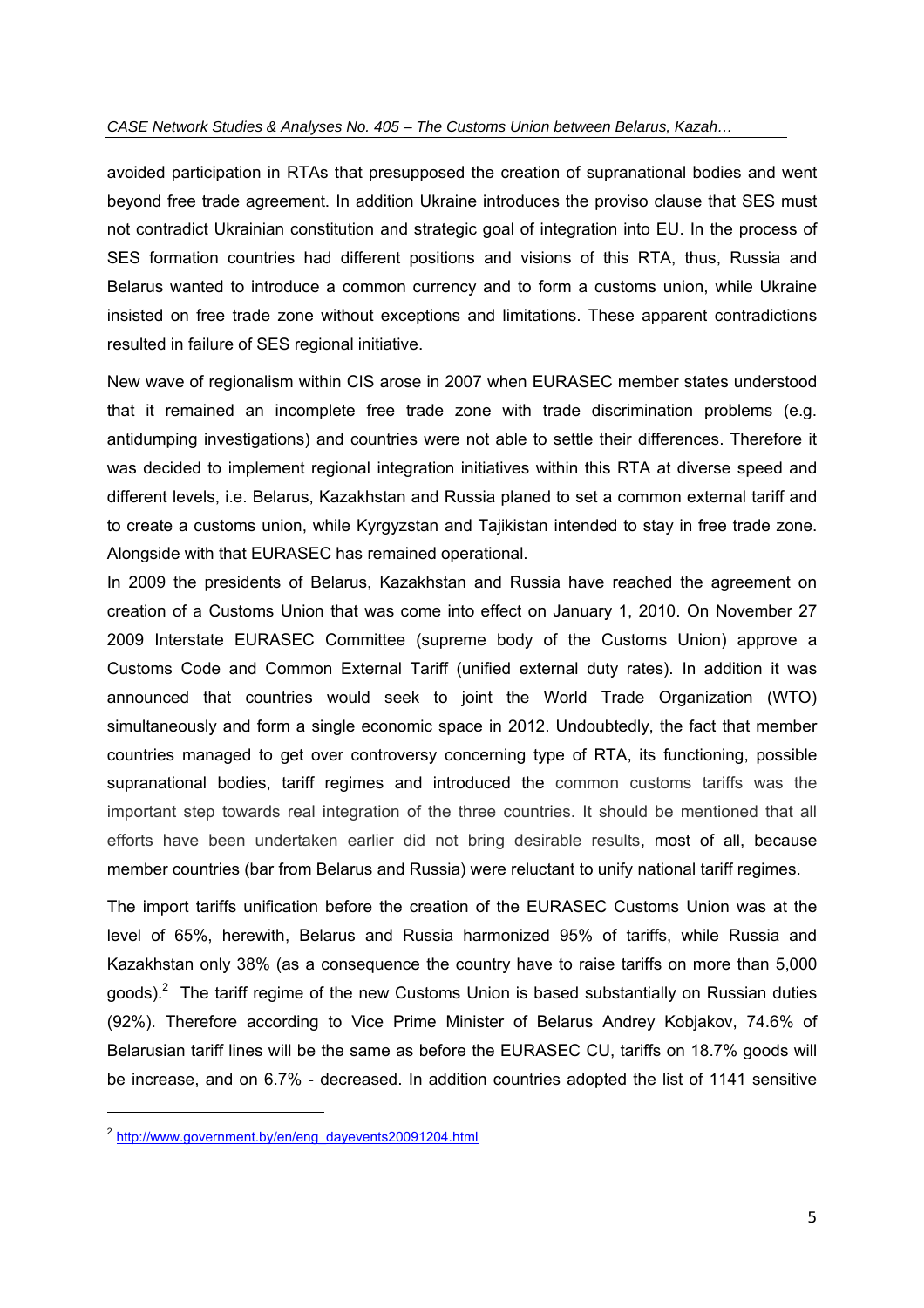goods, tariffs on which should be kept unchanged, 632 of this positions are important for Belarus. In addition, Belarus preserved the system of authorized economic operators, for alcohol products, tobacco goods, fish and seafood. These commodities can be imported to Belarus only by these so-called "special importers".

Since Unified Customs Territory should come into force on July, 1, 2010 Customs Union Commission of Belarus, Kazakhstan and Russian approved the mechanism of distribution of import customs duties between countries on March 25, 2010. According to the decision, Belarus will obtain 4.70 % of the total sum of customs duties, - Kazakhstan - 7.33 %, the Russia - 87.97  $%$ <sup>3</sup> There ratios were calculated on the basis of data on volume of import from the third countries, which was obtained from UN database COMTRADE and mean effective values of import duties in the amount of 23.77%, estimated based on the data on import to Russia in 2009.<sup>4</sup> Customs payments will be transferred in each country to the special accounts in national currency.

## **3. Economic Implications for Belarus**

#### *Tariff changes after creation of the CU*

Table 1 shows that before creation of EURASEC Customs Union the Belarusian level of tariff protection was lower than in Russia but higher than in Kazakhstan. According to the World Bank database *World Trade Indicators* the Belarusian weighted average tariff was 8.04%, while in Russia it accounted for 12.34%, likewise tariff peaks and a tariff dispersion was lower in comparison with Russia and Kazakhstan (1.02% vs. 1.11% and 1.79% accordingly). On the other hand, the level of tariff protection in Belarus was higher than in Europe and Central Asia in average.

 $\overline{a}$ 

<sup>&</sup>lt;sup>3</sup> http://www.tsouz.ru/KTS/meeting\_2010\_03\_25/Pages/R\_199.aspx

<sup>4</sup> http://www.tsouz.ru/KTS/meeting\_2010\_03\_25/Pages/R\_199.aspx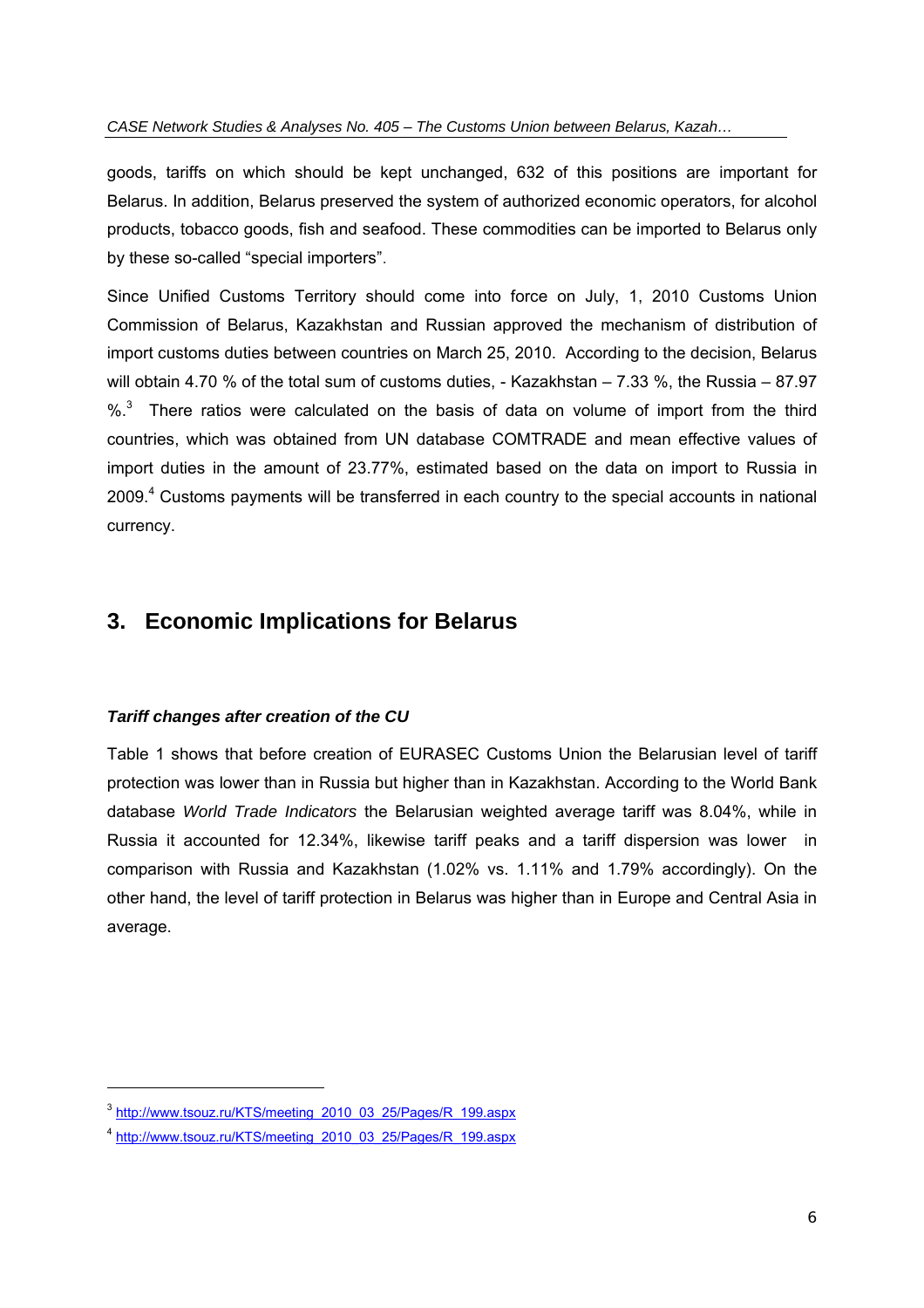| 2006-2009                                                                                               | <b>Belarus</b> | Kazakhstan | Russia | <b>Europe and</b><br><b>Central Asia</b> | <b>EU27</b> | world |
|---------------------------------------------------------------------------------------------------------|----------------|------------|--------|------------------------------------------|-------------|-------|
| MFN applied tariff $(AV + AVE)$                                                                         |                |            |        |                                          |             |       |
| MFN applied tariff $(AV + AVE)$ , simple<br>average $(\%)$                                              | 10.77          | 6.16       | 10.75  | 6.72                                     | 5.46        | 9.54  |
| <b>MFN</b><br>tariff<br>(AV<br>applied<br>AVE),<br>$+$<br>maximum                                       | 396.3          | 475.2      | 425.4  | 239.2                                    | 228.8       | 226.6 |
| (AV<br><b>MFN</b><br>tariff<br>AVE),<br>applied<br>$+$<br>dispersion $(\%)$                             | 1.02           | 1.79       | 1.11   | 1.79                                     | 1.97        | 1.80  |
| MFN applied tariff $(AV + AVE)$ , weighted<br>average $(\%)$                                            | 8.04           | 5.06       | 12.34  | 5.86                                     | 3.15        | 8.53  |
| <b>Tariff peaks</b>                                                                                     |                |            |        |                                          |             |       |
| Share of tariff lines with domestic peaks<br>(value above 3 times the simple average)<br>tariff) $(\%)$ | 1.78           | 6.54       | 3.23   | 8.38                                     | 9.79        | 6.11  |
| Share of tariff lines with international<br>peaks (applied tariff rates that exceed 15<br>percent) (%)  | 18.15          | 7.19       | 19.11  | 10.25                                    | 11.10       | 21.73 |

#### **Table 1: Level of Tariff Protection in Belarus, Russia and Kazakhstan before Creation of the Customs Union**

Note: \* AV - ad valorem tariff, AVE - specific tariff in ad valorem equivalent

*Source:* World Trade Indicators, the World Bank

Table 2, presents the level of tariff protection in Belarus after the adoption of the common external tariff (CET). The indicators in the Table 2 were calculated based on the data on Belarusian national external tariffs and common external tariffs of the Customs Union (all specific tariffs are provided in ad valorem equivalents) at 10-dighit level of TN BED (equivalent to Harmonized System Commodity Classification)<sup>5</sup>. As can be seen from the table after the introduction of a common external tariff the level of tariff protection in Belarus has not changed noticeably. The simple average tariff decreased insignificantly, while weighted average tariff slightly grew up and accounted for 10.34%, tariff dispersion increased as well testifying the rise of tariff schedule variation and more deviation of customs rates from mean. After setup of CET the number of tariff peaks grew up, as the share of tariff lines that exceeded 15% increased by 3.4 percentage points, yet, the share of tariff lines, which value above three times exceed simple average tariff went down by 1.2 percentage points.

<sup>&</sup>lt;sup>5</sup> For analysis is based on the computation of the Belarusian external tariff and Common external tariff (all specific tariffs are provided in ad valorem equivalents) at 10-dighit level TN BED made at the Institute for the Econoy in Transition. Weighted average tariff was calculated using the UN COMTRADE data on imports in 2008.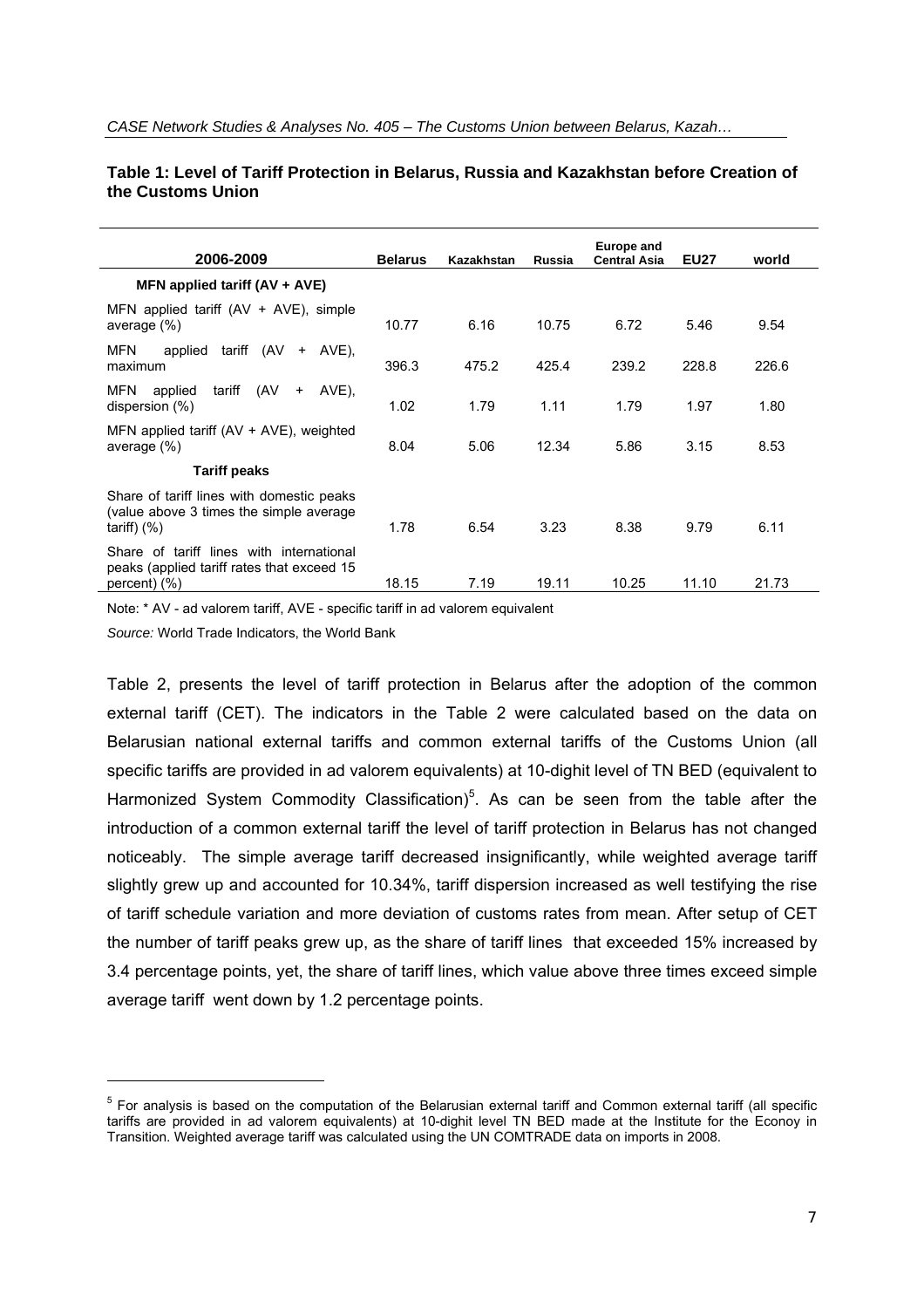|                                                                                                         | Before CU | After CU |
|---------------------------------------------------------------------------------------------------------|-----------|----------|
| MFN applied tariff $(AV + AVE)$                                                                         |           |          |
| MFN applied tariff $(AV + AVE)$ , simple average $(\%)$                                                 | 10.89     | 10.45    |
| MFN applied tariff $(AV + AVE)$ , dispersion $(\%)$                                                     | 0.7       | 0.9      |
| MFN applied tariff $(AV + AVE)$ , weighted average $(\%)$                                               | 9.29      | 10.34    |
| <b>Tariff Peaks</b>                                                                                     |           |          |
| Share of tariff lines with domestic peaks (value above 3 times the simple<br>average tariff) $(\% )$    | 1.97      | 0.78     |
| Share of tariff lines with international peaks (applied tariff rates that<br>exceed 15 percent) $(\% )$ | 13.74     | 17.13    |
|                                                                                                         |           |          |

#### **Table 2: Level of Tariff Protection in Belarus after Creation of Customs Union**

*Source:* own calculations

Figure 1 depicts the distribution of external tariff rates in 2008 (horizontal axis depicts tariff rates in percents, vertical axis depicts the number of commodity lines). As can be seen 9.2% of all commodities lines were liable to customs duties ranged from 0 to 5%, 32.1% - from 5% to 10%, 16.5% - from 10% to 15%, and for commodities 25.7%the tariff varied from 15% to 20%. Thus the tariff exceeded 20% was applied only for 16.6% goods, and 12.8% had tariff 20-25%.





*Source*: own calculations, 10-digit TNBED

It is worthwhile to say that after the introduction of CET (Fig. 2) the rise of tariffs for commodities had a trend towards accelerated increase. Thus for 60,4% of commodities that experienced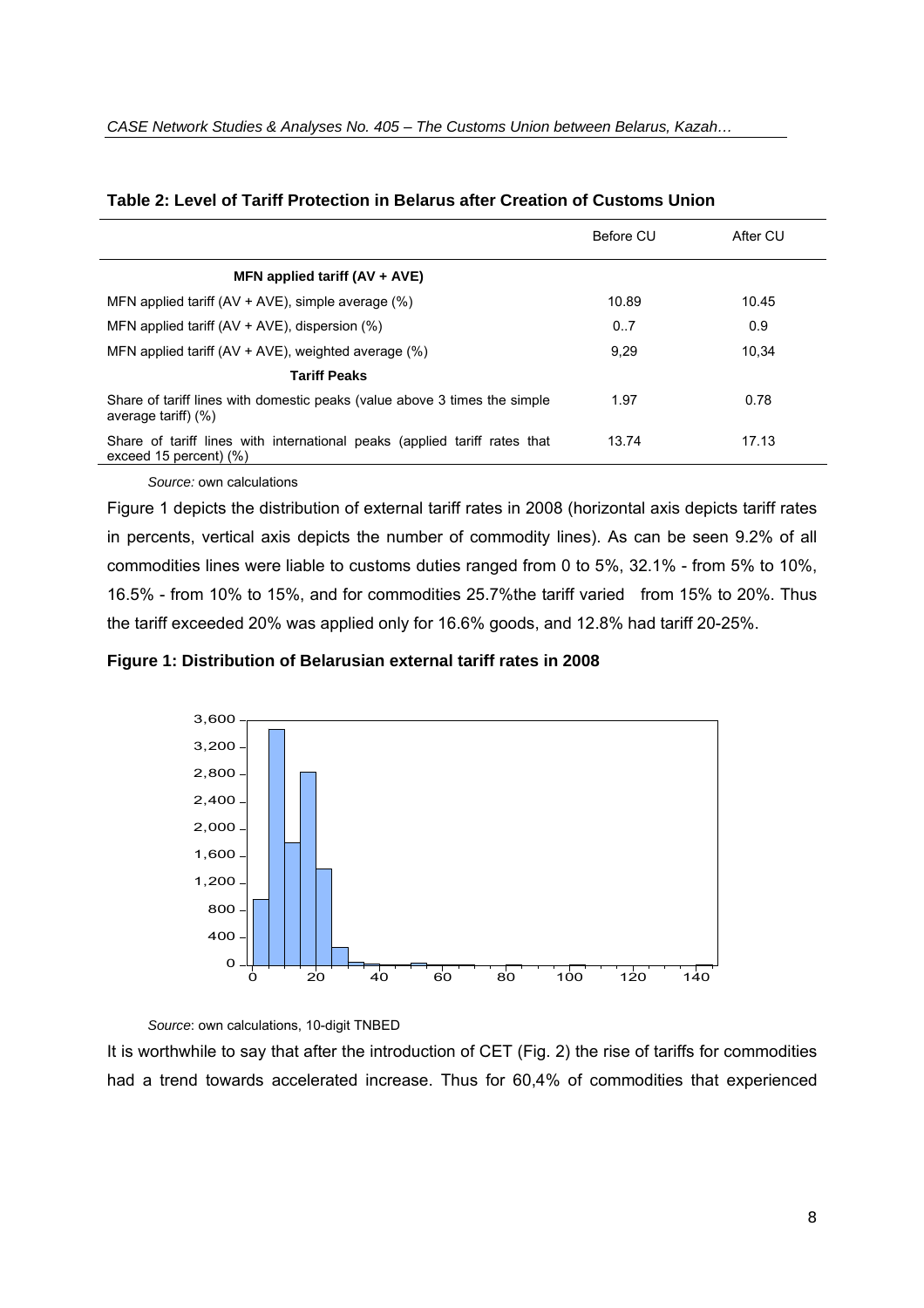upturn of customs duties these tariff rates grew by 10% and more, for 26.6% the upsurge was 10%- 20%, and for 33.8% - rates increase by 20% and more.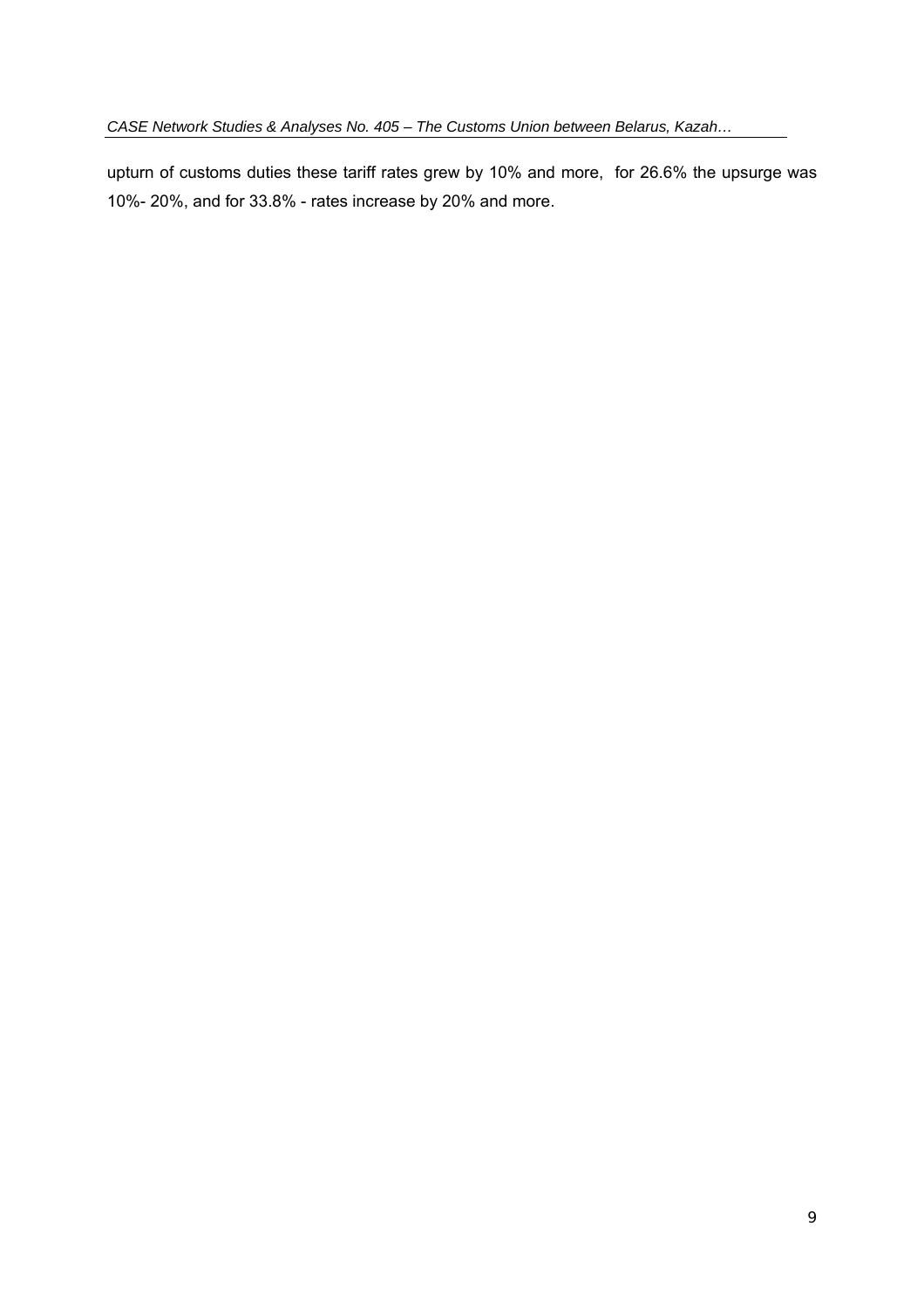

**Figure 2. Distribution of Belarusian external tariff rates after adoption of CET<sup>6</sup>**

*Source*: own calculations, 10-digit TNBED

Thus, after joining of the Customs Union the distribution of external tariff rates has been as follows: 13.6% of commodity lines have import duty set at 0-5%, for 30.8% of goods rates vary from 5% to 10%, for 20% of items - from 10% to 15%, for 22.4% of commodities - from 15% to 20%. Import duty higher than 20% is applied to 13.2% of goods, at that 1.1% of commodity lines have tariff that exceed 60% (only 0.6% in 2008)

The most considerable increase in customs duties is registered at following commodity groups:

 02 «Meat and edible meat offal» (from 10 to 20 percentage points), moreover for some specific goods within this group, e.g. «refrigerated pork» the rates grew up to 50 percentage points:;

17 «Sugars and sugar confectionery»;

 76 «Aluminum and articles thereof», e.g. the increase in external tariff at commodity line «twigs and sections from Aluminum» reach 100 percentage points.;

 61 and 62 «Articles of apparel and clothing accessories, knitted or crocheted», «Articles of apparel and clothing accessories, not knitted or crocheted» (up to 10 percentage points).;

 87 «Vehicles other than railway or tramway rolling stock», thus within subgroup 8703 «Motor cars and other motor vehicles principally designed for the transport» the external tariff have increase by 20 percentage points (up to 30%) on new vehicle, and by 500 percentage points on second hand vehicle; within subgroup 8704 «Motor vehicles for the transport of

 $^6$  horizontal axis depicts tariff rates in percents, vertical axis depicts the number of commodity lines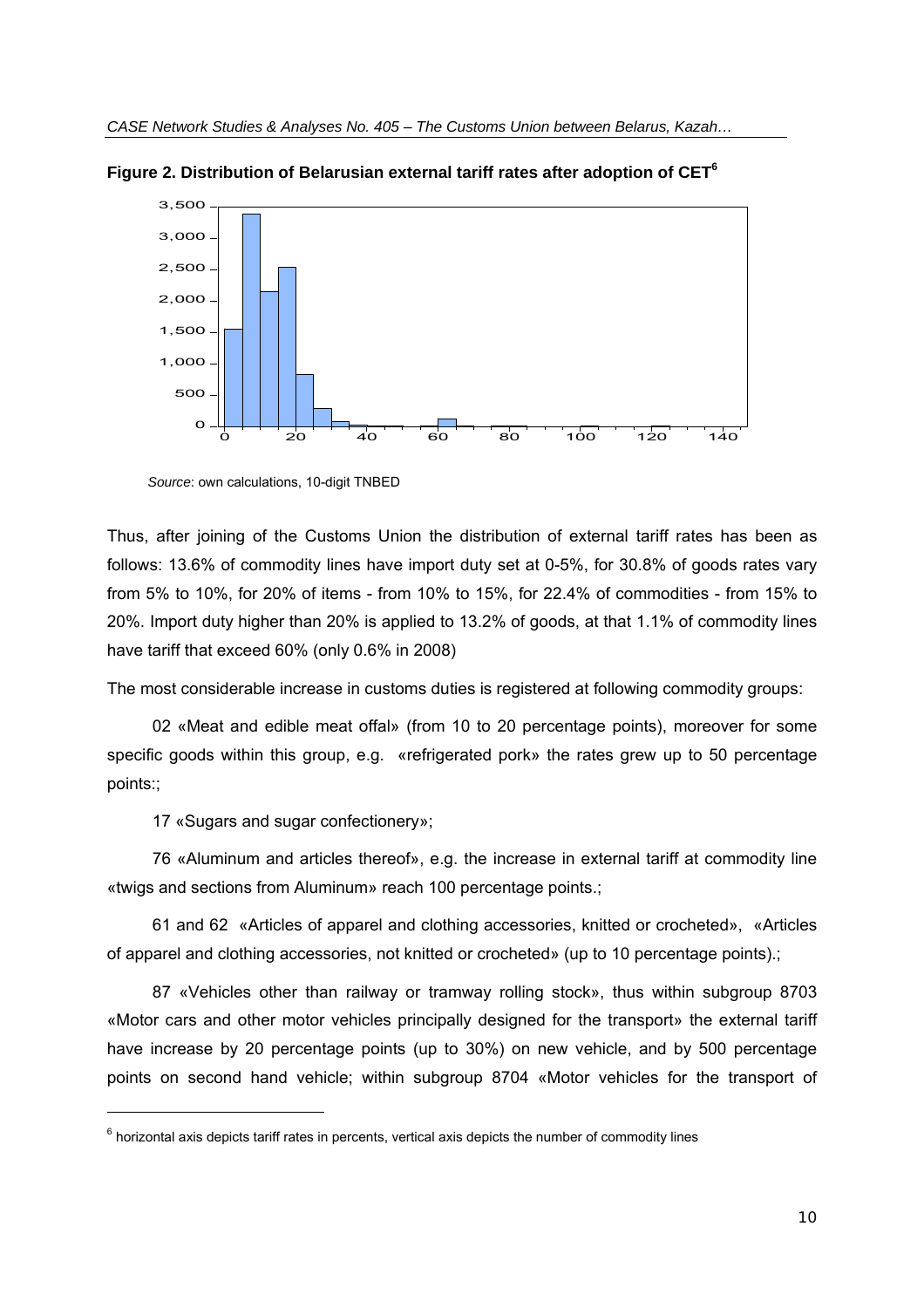goods» the customs duty has raised on average by 15 percentage points on second-hand motor vehicles, and by 15-20 percentage points on new one.

The following goods have been experienced the reduction in external tariff:

73 «Iron and steel», 84 «Machinery and mechanical appliances; parts thereof»; 85 «Electrical machinery and equipment and parts thereof; sound recorders and» (by 10-20 percentage points);

51 «Wool, fine or coarse animal hair; horsehair yarn and woven fabric», 65 «Headgear and parts thereof » (by 5 - 10 percentage points);

37 «Photographic or cinematographic goods» и 58 «Special woven fabrics; tufted textile fabrics; lace, tapestries; trimmings; ...». (by less than 5 percentage points).

#### *Changes in trade flows*

The creation of the regional trade arrangements, end especially customs union, raises concern about their trade affects, i.e. whether trade barriers applied in RTAs encourage import from member states at the expense of non-member countries. In order to address this question the estimation of the impact of the introduction of CET on Belarus' trade flows, namely on the import from outside of the EURASEC CU, was made based on the data on changes of weighted average tariff (before and after formation of the CU) at 2 –digit level of TNBED, the volume of imports from non-CIS countries in 2008 at 2-digit level of TNBED, and import demand elasticities.<sup>7</sup>

The calculation showed that, as the result of the introduction of CET, the reduction in the volume of imports from non-CIS countries may reach USD 1.1 bn (8% of Belarusian non-CIS import in 2008). It will be mostly due to the cancellation of used cars imports from non-member countries. The share of this commodity in total volume of imports from non-CIS countries amounted to 8.2% in 2008. It will inevitably lead to rise in supply of motor cars from Russia that gain competitiveness in Belarusian market in consequence of customs duty hike.

According to calculations the shrinkage in imports will be observed for the following groups:

02 «Meat and edible meat offal», it may account for USD 16.7 m or 9.8% of non-CIS imports of this commodity group;

<sup>7</sup> Import demand elasticities were taken from Hiau Looi Kee, Alessandro Nicita, Marcelo Olarreaga (2004) "Import demand elasticities and trade distortions," Policy Research Working Paper Series 3452, The World Bank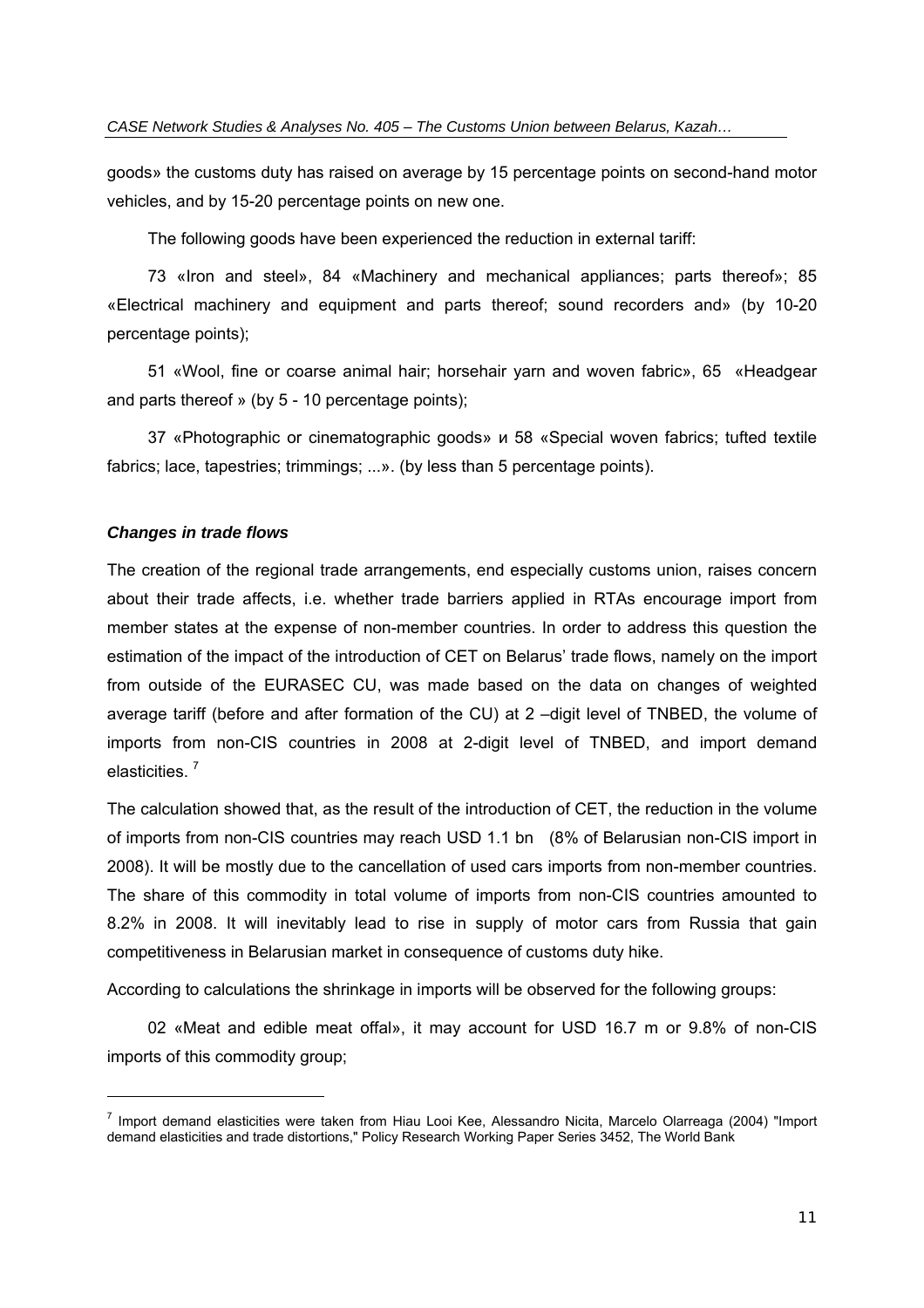11 «Products of the milling industry; malt; starches» - USD 1.2 m, or 15.2% of non-CIS imports of this commodity group;

17 «Sugars and sugar confectionery» - USD 46.6 m, or 45% of non-CIS imports of this commodity group;

18 «Cocoa and cocoa preparations» - USD 1.4 m, or 3.2% of non-CIS imports of this commodity group;

63 «Other made up textile articles; sets; worn clothing and worn textile articles» - 1% of non-CIS imports of this commodity group;

76 «Aluminum and articles thereof» - USD 17.3 m, or 15.3% of non-CIS imports of this commodity group;

87 «Vehicles other than railway or tramway rolling stock» - USD 47.3 m, or 2.3% of non-CIS imports of this commodity group.

The increase in external tariff rates and reduction in imports for commodity groups 02, 11, 17, 18, 63 is favorable for Belarusian producers, as it will help them to improve competitive positions both on Belarusian and Russian markets.

The growth of customs duty for commodity group 76 will result in diversion of non-CIS imports and replacement it by Russian manufactures. The upward trend in tariff on products of automobile industry (commodity group 87) also correspond to Russia's interest due to the fact that Volvo and Daimler AG are opening truck assembling plants, while Setra and Mercedes buses and coaches have been already assembled in Russia. It can be expected that the above mentioned plants in the nearest future will be he main rivals for Belarusian automotive industry products in Russian market.

However, the introduction of the CET will bring about the rise in non-CIS imports of some groups of commodities due to lowering of customs duties. First of all it refers to the following commodity groups:

15 «Animal or vegetable fats and oils», the reduction may account for USD 1.9 m, or 5.8% of non-CIS imports of this commodity group;

 27 «Mineral fuels, mineral oils and products of their distillation» - USD 3.3 m, or 3.4% of non-CIS imports of this commodity group;

39 «Plastics and articles thereof» - USD 6.3 m., or 0,8 % of non-CIS imports of this commodity group;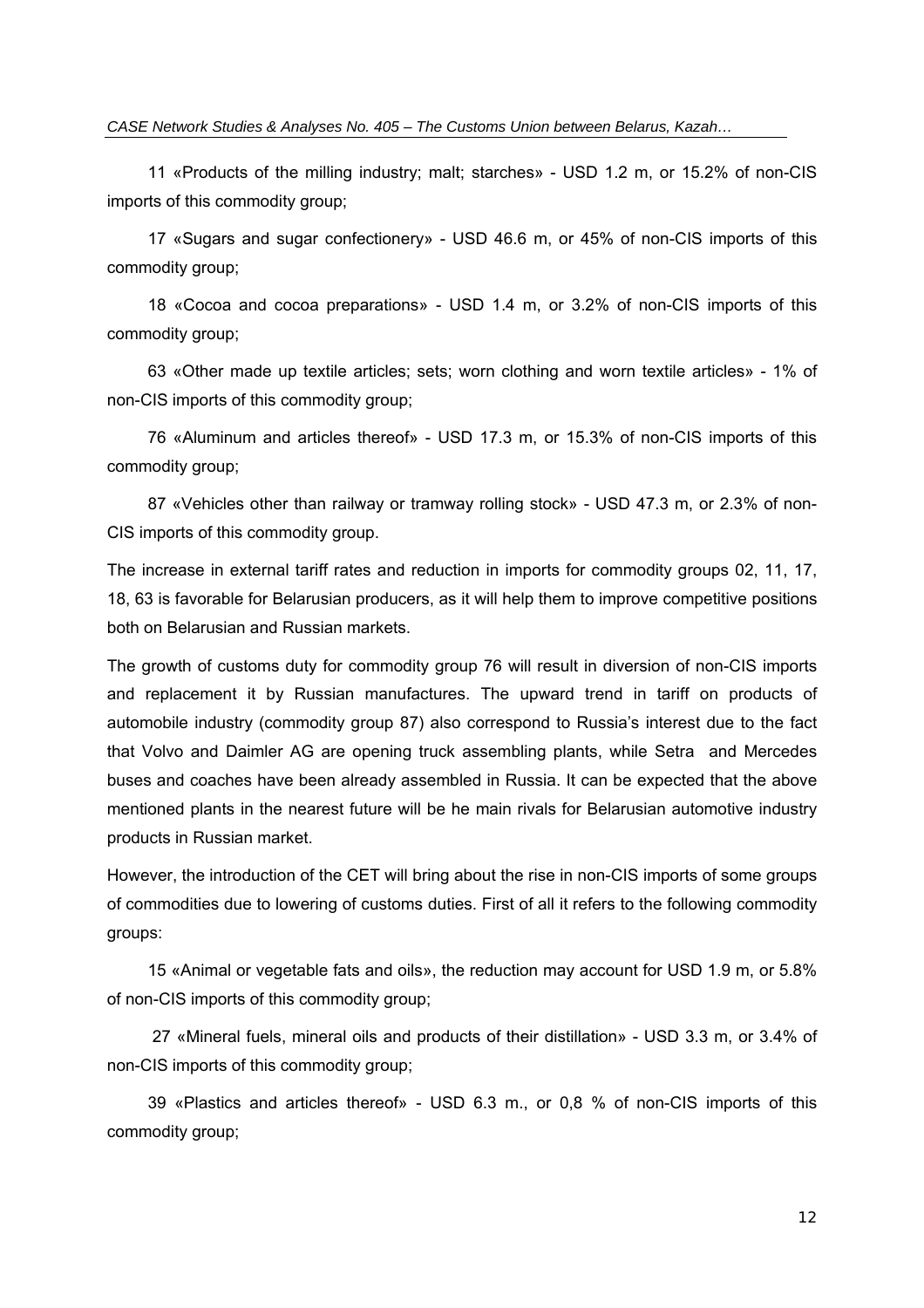43 «Fur skins and artificial fur; manufactures thereof» - USD 1 m, or 10.7% of non-CIS imports of this commodity group;

51 «Wool, fine or coarse animal hair; horsehair yarn and woven fabric» - USD 2 m., or 10% of non-CIS imports of this commodity group;

54 «Man-made filaments» - USD 1.6 m, or 1.7% of non-CIS imports of this commodity group;

57 «Carpets and other textile floor coverings» - USD 0.7 m, or 9.3% of non-CIS imports of this commodity group;

58 «Special woven fabrics; tufted textile fabrics; lace, tapestries; trimmings» - USD 2.4 m, or 7% of non-CIS imports of this commodity group;

61 «Articles of apparel and clothing accessories, knitted or crocheted» - USD 2.3 m, or 7% of non-CIS imports of this commodity group;

64 «Footwear, gaiters and the like; parts of such articles» - USD 3.4 m, or 4.9% of non-CIS imports of this commodity group;

84 «Machinery and mechanical appliances; parts thereof» - USD 89.5 m, or 3% of non-CIS imports of this commodity group;

85 «Electrical machinery and equipment and parts thereof; sound recorders» - USD 15.1 m, or 1.3% of non-CIS imports of this commodity group;

90 «Optical, photographic, cinematographic, measuring, checking, precision» - USD 9.1 m, or 2 % of non-CIS imports of this commodity group.

It should be noted that the decrease in tariffs on carpets, apparel, and footwear will make Belarusian companies less competitive in national and Russian market, as well as it may reduce Russian imports of the above goods. The growth of imports of commodity groups 84,85,90, which belong to so-called investment goods, will promote technical upgrading of Belarussian enterprises, and undoubtedly should be treated as a positive fact as it can result in the improvement of competitiveness of their products in the future.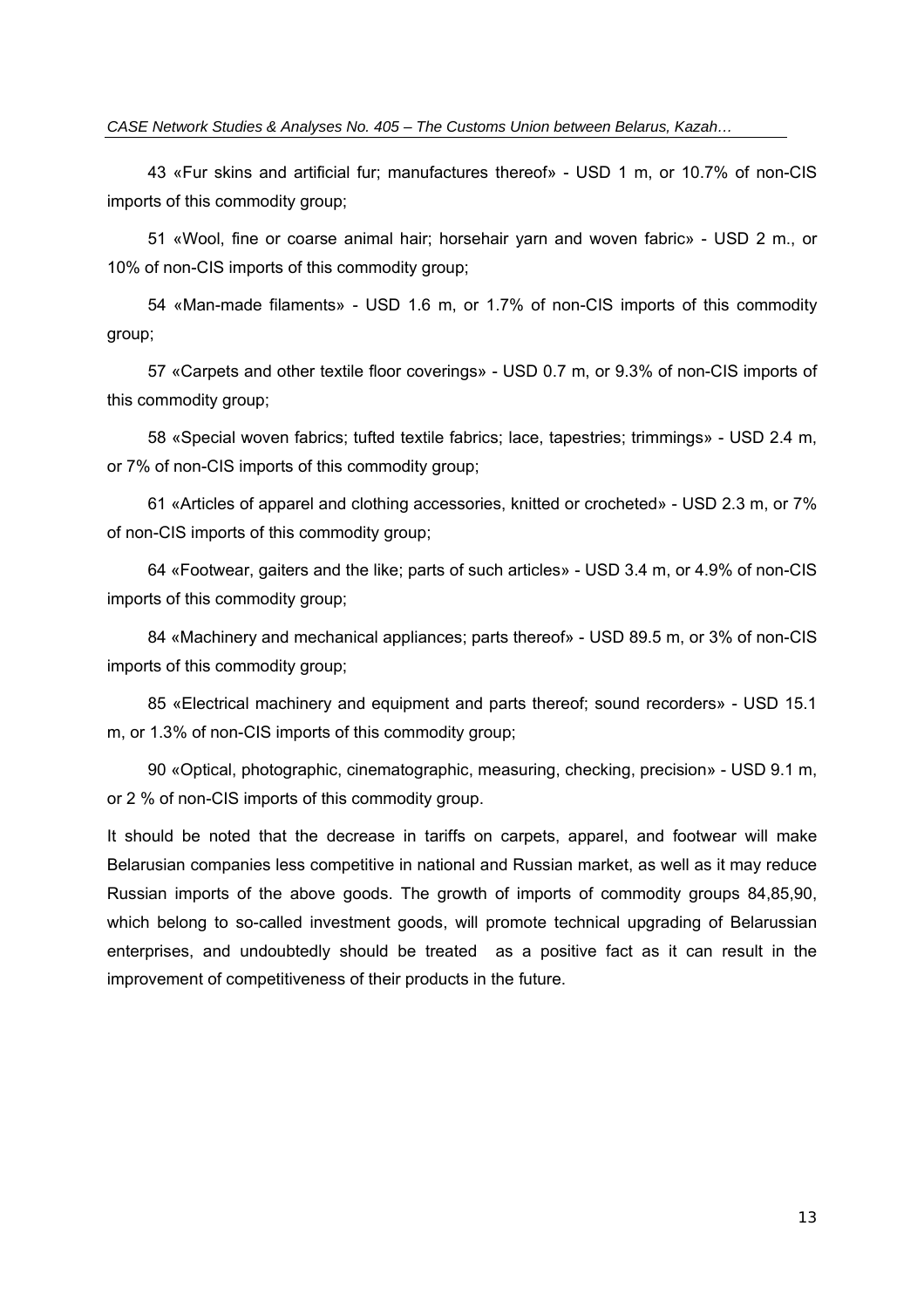#### *Implications for State Budget*

As it was mentioned earlier EURASEC CU member countries agreed on the mechanism of distribution of import customs duties, according to which Belarus will obtain 4.70 % of the total sum of customs duties,  $-$  Kazakhstan  $-$  7.33 %, the Russia  $-$  87.97 %. However, it is worth to give a deep look on the implication of Belarus participation in the Customs Union on state budget in order to identify possible sources of losses and gains. For illustrative estimation of the impact of Belarus' membership in the CU on state budget revenues the data on the change of the weighted average tariff after the introduction of the CET was multiplied by the volume of non-CIS imports in 2008. Weighted average tariff based on the data on common external tariffs of the Customs Union (all specific tariffs are provided in ad valorem equivalents) and non-CIS imports in 2008 at 2-digit level of TN BED. $^8$  According to calculations the main losses of state budget, if revenues from customs duties come to the national budget as before, will arise due to the sharp decrease in customs duty revenues on commodity group 8703 «Motor cars and other motor vehicles principally designed for the transport» owning to adjustment of the import tariff rate for Russia's level.<sup>9</sup> It should be noted that the level of tariff for *second-hand* cars is virtually prohibitive. However, in 2008 budget earnings from customs duties on cars approximately account for 25% of total budget earnings from customs duties, in 2009 this share increased to 33%. After introduction of the CET import of used cars to Belarus will be stopped, and according to estimation of Belarusian Automobile Association the number of imported new cars will go down by 3-4 times compared with 2009 (i.e. it will be around 4640 cars). Thus budget revenues from customs duties on cars will be reduced by 7 times. According to calculation in total budget will lose 21.8% of budget revenues obtained in 2008 from customs duties.

However, it should be noted that at the same time Belarusian budget can gain from participation in the Customs Union, as part of the revenues come to the budget from customs clearance of imported goods (customs processing fees and etc.), which is not planed to distribute among member countries. According to experts estimations 40% of Russian imports will go through customs clearance in Belarus, and consequently, customs charges will be transferred to Belarusian budget. For getting a foretaste of the sum of possible budget gains the following calculations was conducted: 40% of Russian budget revenues in 2008 from customs processing

<sup>&</sup>lt;sup>8</sup> i.e. assumption is made that the volume of imports after joining the CU would be kept unchanged<br><sup>9</sup> Cuptoms duties for least entities was increased from January 1,2010, for individuals they should be

<sup>&</sup>lt;sup>9</sup> Customs duties for legal entities was increased from January 1 2010, for individuals they should be harmonized with Russian external tariffs on July 1, 2010. Russian import tariffs on used cars are 5-10 times higher than Belarussian ones and are virtually prohibitive. For example, according to pe-CU import tariff individuals should pay for the car produced in 2003 with engine 2000 м3 the amount of customs duty equal to 800 EUR, while according to the CU tariff rate it should be а 8000 EUR. For new cars the CU import tariff is also substantially higher than national Belarusian tariff (30% of car value in comparison with 0.75 EUR per cubic meter of engine before CU)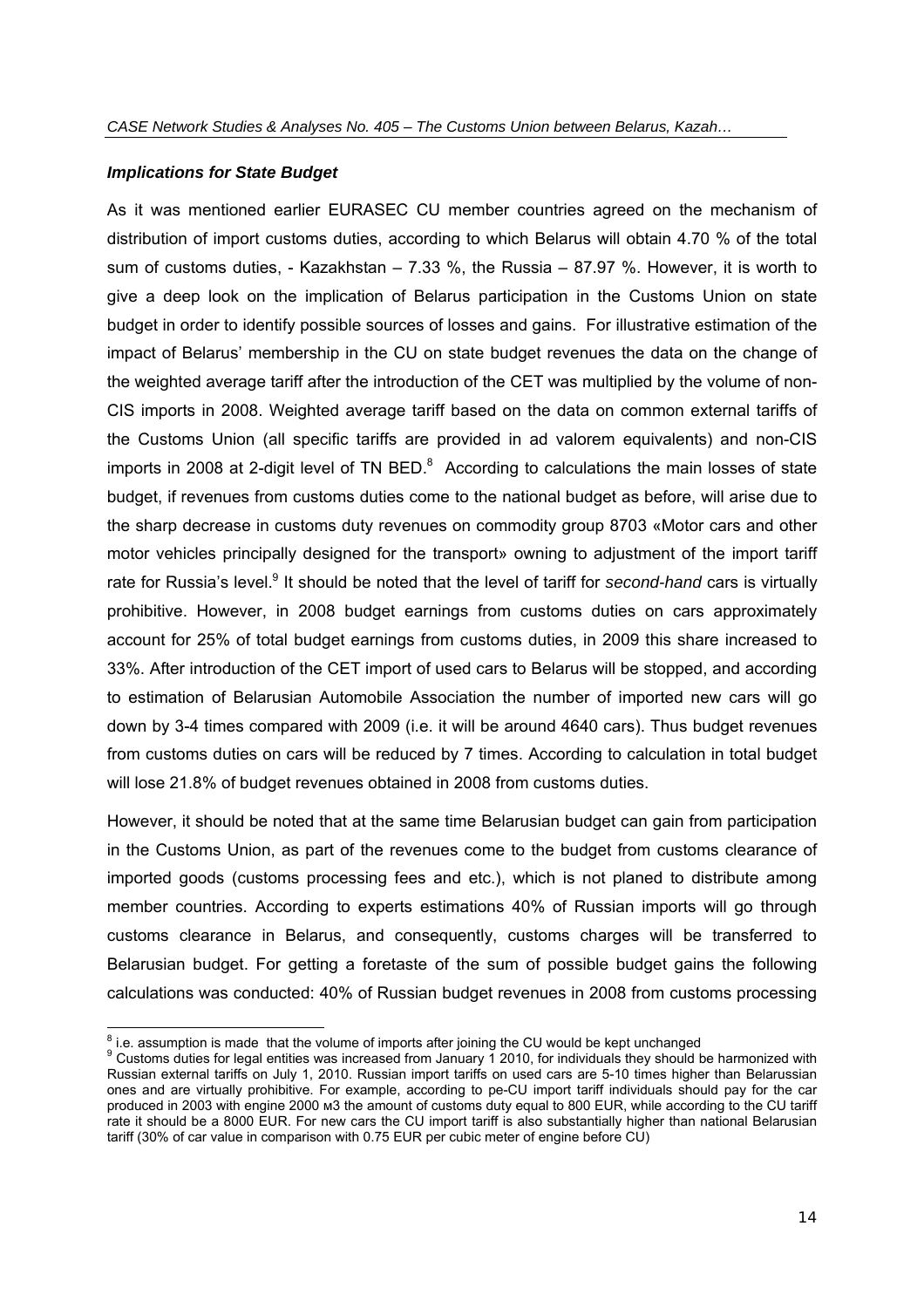fees only were accounted for USD 455 m. (EUR 310 m.), it is equal to 56.6% of total Belarusian budget revenues from customs duties and fees in 2008. Let's assume that only customs clearance fees will be transferred to Belarusian budget (fees for customs escort and customs storage will come to Russian budget as before). Since we do not know what is the share of customs clearance fee in the total amount of custom charges it was surmised that it accounted for 50%, then the total sum of Belarusian budget gains amount to USD 227.5 m. (EUR 155 m), which is equal to 28.3% of total budget revenues from customs duties and customs charges in 2008 г. In such case this sum will surpass the losses of state budget that was obtained from illustrative estimation of the impact of Belarus' membership in the CU on state budget revenues (see previous paragraph).

#### *Impact on Foreign Direct Investment inflow*

An important focus of the debate surrounding all RTAs is how such arrangements may affect inward and outward foreign direct investment flows. Recent theoretical and empirical studies have posited that it is difficult (or even impossible) to make general predictions regarding the results of RTAs on foreign direct investment decisions.<sup>10</sup> In fact, the existing literature provides evidence that the impact of integration agreement on FDI flows depends, in each individual case, on the change in economic environment brought about by the RTA, as well as on the locational advantages of the participating countries and industries, and the motives for foreign direct investment. Effects are likely to vary between small and large countries, and different integration agreements (North-North, North-South, South-South). Furthermore, empirical evidence shows that the liberalization and macroeconomic stabilization (e.g. comprehensive privatization program, which opens several industries to foreign investment.), strong property, legislative and regulatory environments surrounding foreign ownership rights appear to have been a more important determinants of FDI inflows to countries like Belarus than the regional integration is. In addition it should be noted that in the case of South-South RTAs (the type of EURASEC countries CU) the inflows of FDI to the region are not likely to be distributed equally to all participating countries. It is reasonable to assume that in the regional arrangement in question Russia will be the main beneficiary of FDI inflows.

#### *Customs Union membership and WTO accession*

ŧ <sup>10</sup> Blomstrom, M., Kokko, A., (1997) Regional Integration and Foreign Direct Investment A Conceptual Framework and Three Cases, *Policy Research Working Paper,* World Bank, 1750.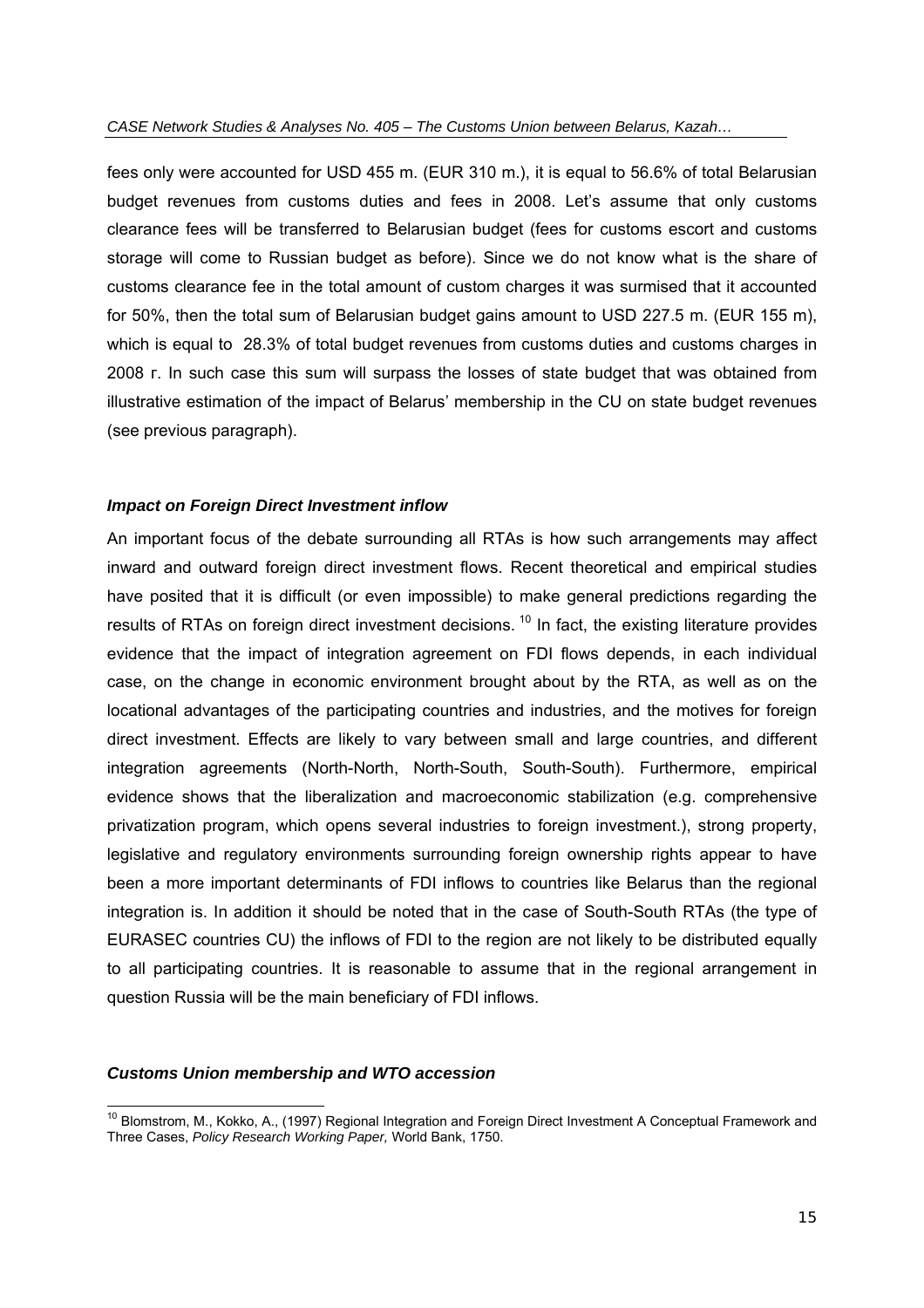After creation of the Customs Union it was announced that they are going to enter WTO jointly (as a block) However, rules and procedures of WTO accession do not presuppose that. Moreover Russia concluded bilateral negotiations with 60 countries within WTO working group. There are only few unsettled questions on the way of Russia's WTO accession, e.g. support of agriculture, export tariff rates on timber, and regulation of state companies' activity. On the whole it has moved well ahead than Kazakhstan and Belarus. Many experts associate Russia's statement about its willingness to start WTO accession as a Customs Union with its annoyance concerning protracted negotiations and the position of the USA.

To be aware that joint WTO accession is unrealistic Russia announced that it will make final decision on how to enter the Word Trade Organization (as a CU or separately) at the conclusion of its own negotiation in 2010. Moreover, according to some statements of Russian officials it is high probability that Russia will manage to be WTO member till the end of 2010. Therefore it is unlikely that participation in the EURASEC CU will allow Belarus to speed up the process of WTO accession. The coordination of its position with Russia seems to be not realistic as well, since Russia made more progress on the way to WTO. In addition the Belarusian Ministry of Foreign Affairs statement that Belarus is not going to accelerate the negotiation for WTO accession is in disagreement with Russia's willingness to enter this organization in the nearest future. In far as it concerned the coordination of the negotiation position with Kazakhstan, it will be possible only on narrow range of issues as countries have rather different structures of national economies.

### **4. Conclusions**

The analysis of the economic implications of Belarus' participation in the EURASEC Customs Union reveal that after the introduction of a Common External Tariff the level of tariff protection in Belarus has not changed noticeably. The simple average tariff decreased insignificantly, while weighted average tariff slightly grew up and accounted for 10.34%.

Nevertheless the calculation shows that as the result of the introduction of CET, the reduction in the volume of imports from non-CIS countries may reach USD 1.1 bn (8% of Belarusian non-CIS import in 2008). Yet, it will be mostly due to the cancellation of used cars imports from nonmember countries.